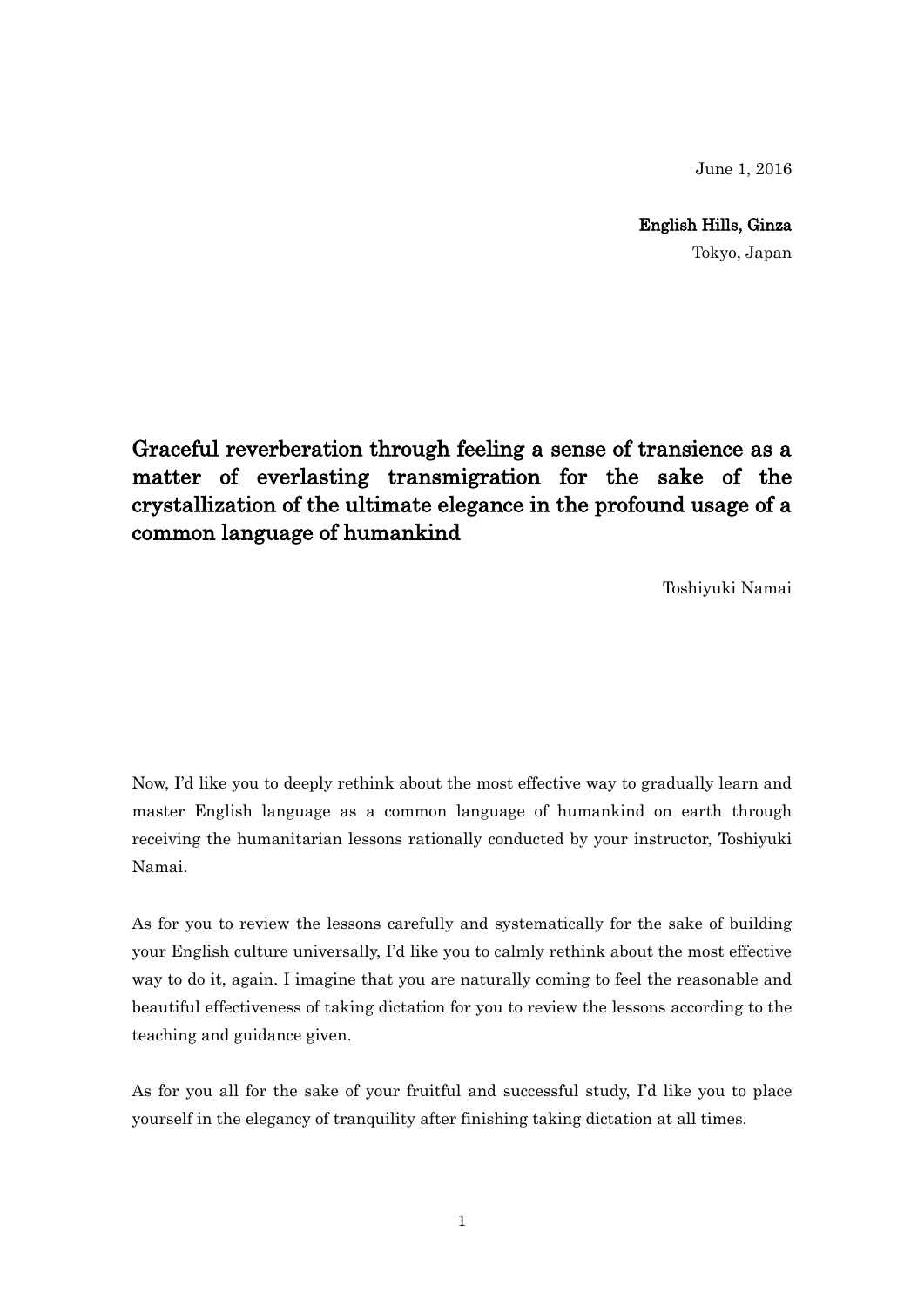Essentially speaking, the concept, "tranquility" stereotypically perceived simply doesn't mean a state of silence at all. It is a state which you can gorgeously enjoy as an elegant mood of silence through imagining and feeling what is called "everlasting transmigration" universally.

Right now, I'd like you to universally imagine that "human life is transient." In fact, human life is transient judging from the immense distances of space undoubtedly. This is the very reality of reality no one can deny.

As a matter of reality, we human beings are entitled to beautifully and rationally enjoy breathing through feeling a sense of transience anytime anywhere as sapient beings who by nature possess reason (thinking ability given) here on earth in the solar system in the universe.

Now, I hereby lecture upon the essence of taking dictation for you all who wish to absolutely make a sense to do so for the sake of the crystallization of spiritual sophistication.

Dictation itself is just a matter of your prerequisite as the rudiments of your essential study for the sake of building your culture now and in the future universally. What you quintessentially need as your desideratum is that you've got to be in the presence of such beauty of a sense of transience deriving from everlasting transmigration metaphysically. In order to do it, you are absolutely required to free yourself from your mental bondage you unconsciously have in your daily life. It goes without saying that you have the totally different quality of the study with or without having your mental bondage.

Rudimentarily, it is true that no one realizes "the ultimate elegance in the profound usage of English language" as a common language of humankind on earth without feeling a sense of transience universally.

The ultimate elegance what is called "the elegance of elegance" in the profound usage of English language is not a matter of stereotypical imitation at all. It is a matter of the utmost spiritual state out of immaculate delicacy deriving from a sense of transience universally.